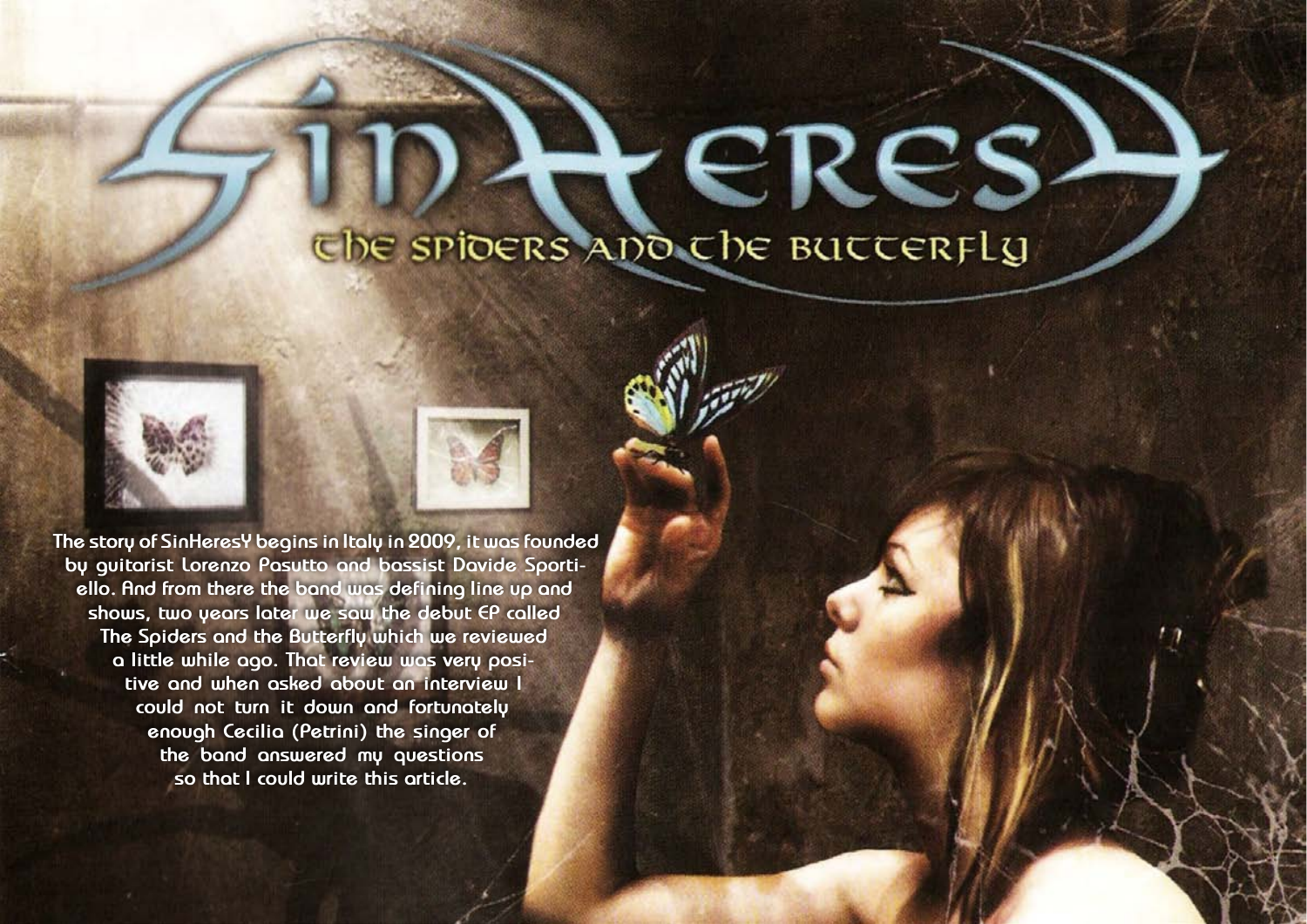written by daniel källmalm photo: sinheresy press published on 2/7-2012

se had to work out the first few steps to what would eventually and later their first EP.

I did read somewhere that before that the band started out as a Nighwish cover band, the bio- ny X, Davide loves gothic bands still being refined and melodic.

order to define the line-up and set up a repertoire we started playing live and composing the first band. original songs. Since then we've never stopped and we've continued to feed our passion bringsatisfactions.

It started in 2009 and following me a bit curious, what inspires the start the band they of cour-this band, is it those female fronlead up to the band's first shows music, I figured it might be more which indicate themes we often - After a few months spent in as well explaining that there are albeit the name Nightwish and Edenbridge along some other female fronted metal. This made ted bands? But with touches of progressiveness and such in their and this is confirmed by Cecilia many different sources of inspirations for the members of the

ing on this project through great love System of a Down, Lorenzo particular preferences: for example the vocalist Stefano and I and the keyboard player Daniele prefer prog-power bands such as Children of Bodom and Sympho-

graphy mentions nothing of this and the drummer Alex likes every band that hammers!

- Everyone of us has his own resignation, but also new hope or - It's the union of two words present in our songs. Sin or false step, heresy or conscious mistake, they always have strong consequences and generate strong feelings... ruin, humiliation, rage, redemption.

A name of the band can sometimes be very descriptive and other times now, the name of SinHeresY is composed of two words as Cecilia explains.

So, how much of that name is to be found in the music? According to Cecilia it is not music that is easily labeled as it has bits of darkness and aggression while Cecilia.

- Every time we try to merge music and lyrics to tune the song in the perfect colour, a colour that must evoke without doubts images and emotions we felt during the songwriting process.

# **The Spiders and the Butterfly**

was it contrived? Did they catch choice for the band. a bunch of spiders capturing and eating a butterfly? In reality it has probably even exceeded our exthat is found in the title track.

"The Spiders and the Butterfly" is from advice from Paolo Crimi, the name of the debut EP of Sin-drummer of Extrema and accor-HeresY, that is a fascinating title ding to Cecilia that was a good but what does it mean and how advice and the absolute correct help of Riccardo Pasini in Studio 73, Ravenna, Italy. This was done

It all has to do with colours, says duality between the obsession for with Rob Cufaro and his Revalve

a difficult insane relation and the desire to set free from it. This duality seemed to us representative the Butterfly" was officially puof our way to create music, for we blished, being it a pleasure for us try to express in it both negative and our collaborators. and positive feelings. The debut was recorded with

nothing to do with either butter-pectations. As a matter of fact flies or spiders but is a metaphor in just two days past our online - In the metaphor in the lyrics ted by a few labels. Among those of the title-track appears a strong we chose to tie our collaboration our best. - The final result was amazing, publication date we were contac-

Records and a few months later, 14th dec 2011, "The Spider and

The process leading to this result was not that easy however, due to the different wills in the band and the different desires looking to take the band in different directions. This was something that even manifested itself during the recordings which also caused nervousness to the band members as they of course wanted to create the best work they could ever make. In the end though it worked out alright.

- In the end we stopped fighting and started concentrated to give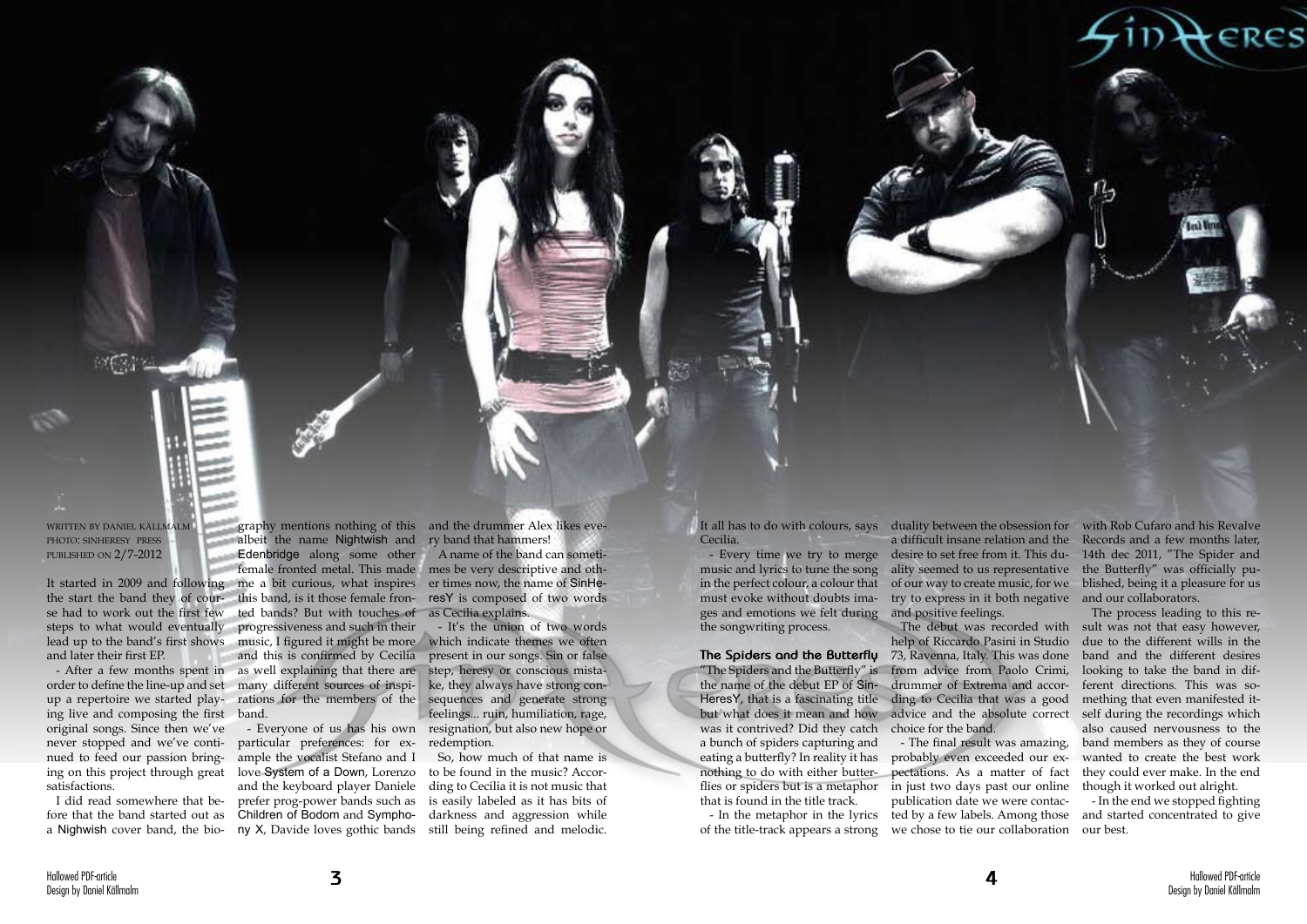

And it would appear that they did as Cecilia describes them as perfectionists who would not have been satisfied with anything but a perfect product and it seems like the critical reception agrees with this notion as the EP has received mainly great reviews.

constantly determined to realise band. a full-length deserving even better critique.

- It was very important to us that our work received such good comments, thanks to them there isn't a moment in which we don't and that sort of things which was

rise in motivation. We are now something overwhelming to the

With positive reviews the logical conclusion would be to believe that the people are also interested in the EP, so how has that been? It would appear that people are also enthusiastic about the EP, giving the bands compliments

a new album is to be expected in rely on his skills and creativity in reserve about this argument - Of course the work will be longer and more complex but we sult and, thanks to Daniele's en-

- We received a lot of compliments for our music but the thing that makes us happier is knowing that many people picked and shared our songs making them part of their lives.

With all this positive feedback it would be easy to deduce that the EP has sold well as well and Cecilia says that they can't complain

## over the sales.

- The statements of the sales that our label sends to us are always on the increase, although the historical moment isn't favorable for an emerging band.

# **Album? Tour? Ending**

2013 and they are already working on new songs fueled by the fine feedback for "The Spider and the Butterfly" EP they are looking to confirm the expectation on them.

An EP is all fine and such but are working hard for a good rearen't we all waiting for a debut album and according to Cecilia trance in the band, we can now

too to enhance our sound.

Following the album we might see the band do some touring, Cecilia explains that touring is a principal aim of the band as they look to have as wide a reach as possible with their music. And it seems as though we might expect something along the live playing lines very soon.

- We have some cool surprises